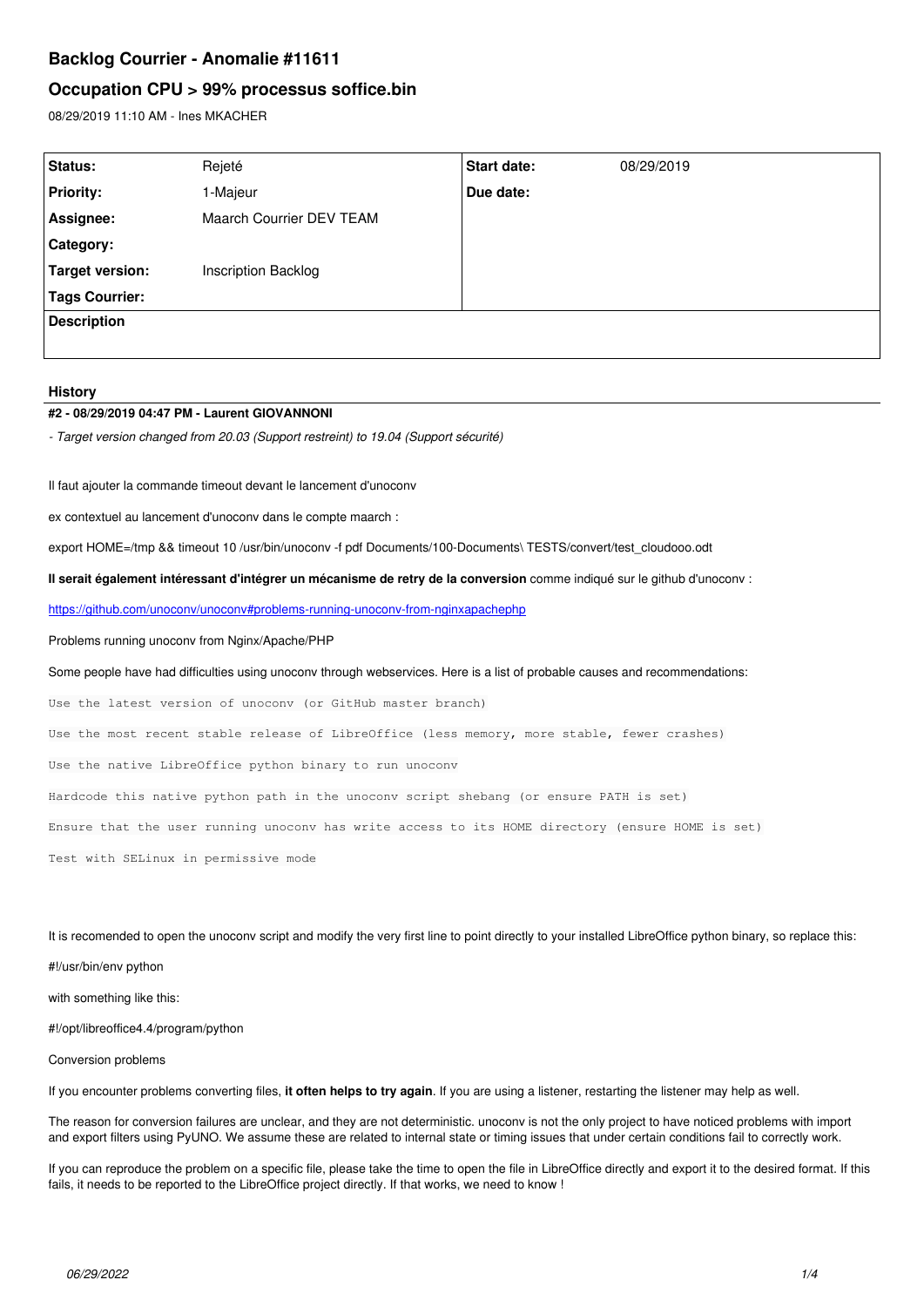#### We are looking into this with the LibreOffice developers to:

Collaborate closer to find, report and fix unexpected failures

Allow end-users to increase debugging and improve reporting to the project

### **#3 - 09/03/2019 12:03 PM - Emmanuel DILLARD**

*- Status changed from A traiter to En cours d'écriture PO*

### **#5 - 09/03/2019 12:04 PM - Emmanuel DILLARD**

*- Related to Anomalie #11544: Problème d'accès à la base de données lié à soffice.bin added*

#### **#6 - 09/04/2019 12:15 PM - Emmanuel DILLARD**

*- Status changed from En cours d'écriture PO to Prêt à développer*

### **#7 - 09/12/2019 03:34 PM - Florian AZIZIAN**

- *Project changed from Backlog to CURRENT SPRINT*
- *Status changed from Prêt à développer to En cours de dev (S)*
- *Target version changed from 19.04 (Support sécurité) to 20.03 (Support restreint)*
- *Tags Courrier 19.04.8 added*

#### **#8 - 09/16/2019 10:42 AM - Emmanuel DILLARD**

*- Related to deleted (Anomalie #11544: Problème d'accès à la base de données lié à soffice.bin)*

## **#10 - 09/17/2019 12:10 PM - Emmanuel DILLARD**

*- Status changed from En cours de dev (S) to Développé / Analysé (S)*

## **#11 - 09/17/2019 02:29 PM - Emmanuel DILLARD**

*- Project changed from CURRENT SPRINT to Backlog*

## **#12 - 09/23/2019 10:14 AM - Emmanuel DILLARD**

- *Status changed from Développé / Analysé (S) to Prêt à développer*
- *Priority changed from 0-Bloquant to 1-Majeur*
- *Tags Courrier 18.10.11 added*

Pour prise en compte 18.10

### **#13 - 10/01/2019 02:36 PM - Emmanuel DILLARD**

*- Status changed from Prêt à développer to A étudier*

Attente retours sur les derniers correctifs (19.04) pour poursuivre sur cette voie. (Pour prise en compte 18.10

### **#14 - 10/07/2019 11:10 AM - Emmanuel DILLARD**

*- Status changed from A étudier to 17*

#### **#15 - 10/07/2019 11:07 PM - Florian AZIZIAN**

## **RETEX LGI**: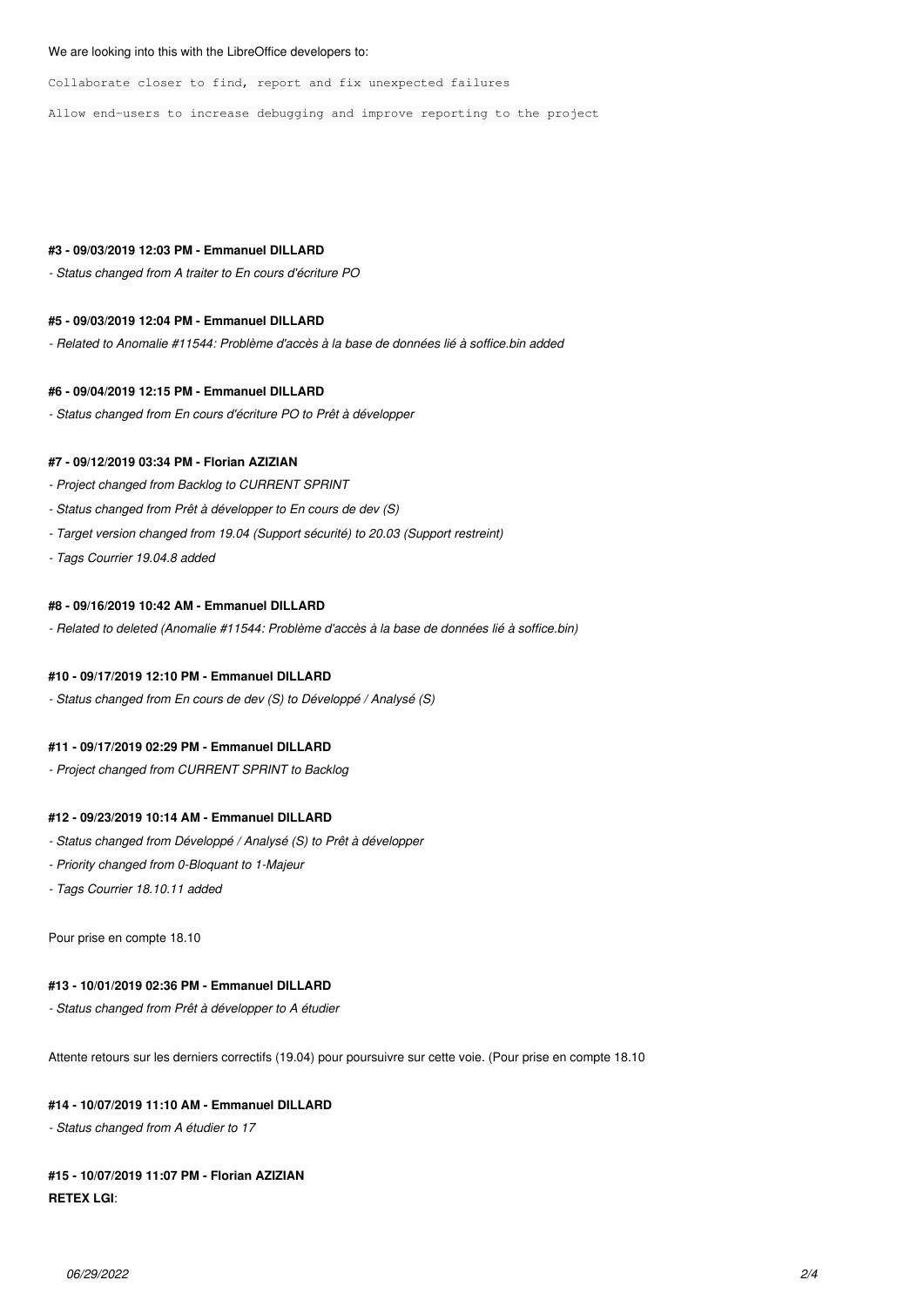une astuce pour débloquer les process libreoffice qui bloquent toutes les autres conversions et monopolisent le cpu à 100% : rajouter dans la crontab de root : " /5 8-20 \* 1-5 killall soffice.bin"

### **Analyse par LGI** :

il y a une solution avec unoconv pour faire du multithread, c'est la même que celle que l'on utilise dans le jnlp si on veut utiliser LO alors qu'il est déjà lancé sur le poste.

il faut lancer LO avec un répertoire utilisateur différent. ils l'ont implémenté dans la dernière version d'unoconv :

commit 788170020bf67ebbae993e0776608e378bc07de3 Author: Miklos Vajna [vmiklos@vmiklos.hu](mailto:vmiklos@vmiklos.hu) Date: Fri Aug 10 21:30:44 2018 +0200 Allow using a custom user profile (#451) This is useful when converting large documents on a machine with many CPU cores/threads. Using a single unoconv server means in fact a single document is converted at a time, given LibreOffice uses a single global lock for remote method invocations. Starting multiple unoconv servers is not possible by default, as the

second one will complain that the user profile is locked. Using a custom user profile is a solution to this.

il faut lancer unoconv avec le paramètre --user-profile

et mettre une valo aléatoire du type /tmp/timestamp (modifié)

**le souci c'est que c'est dans la branche master**

pas encore dans une branche stable...

#### **#16 - 10/11/2019 03:01 PM - Emmanuel DILLARD**

### *- Status changed from 17 to A étudier*

*- Assignee changed from EDI PO to Maarch Courrier DEV TEAM*

*- Target version changed from 20.03 (Support restreint) to Inscription Backlog Courrier*

*- Tags Courrier deleted (18.10.11, 19.04.8)*

Contournement indiqué dans la demande.

En attente des versions stables d'unoconv.

### **#17 - 11/27/2019 03:14 PM - Emmanuel DILLARD**

*- Status changed from A étudier to 17*

### **#21 - 02/03/2020 02:30 PM - Emmanuel DILLARD**